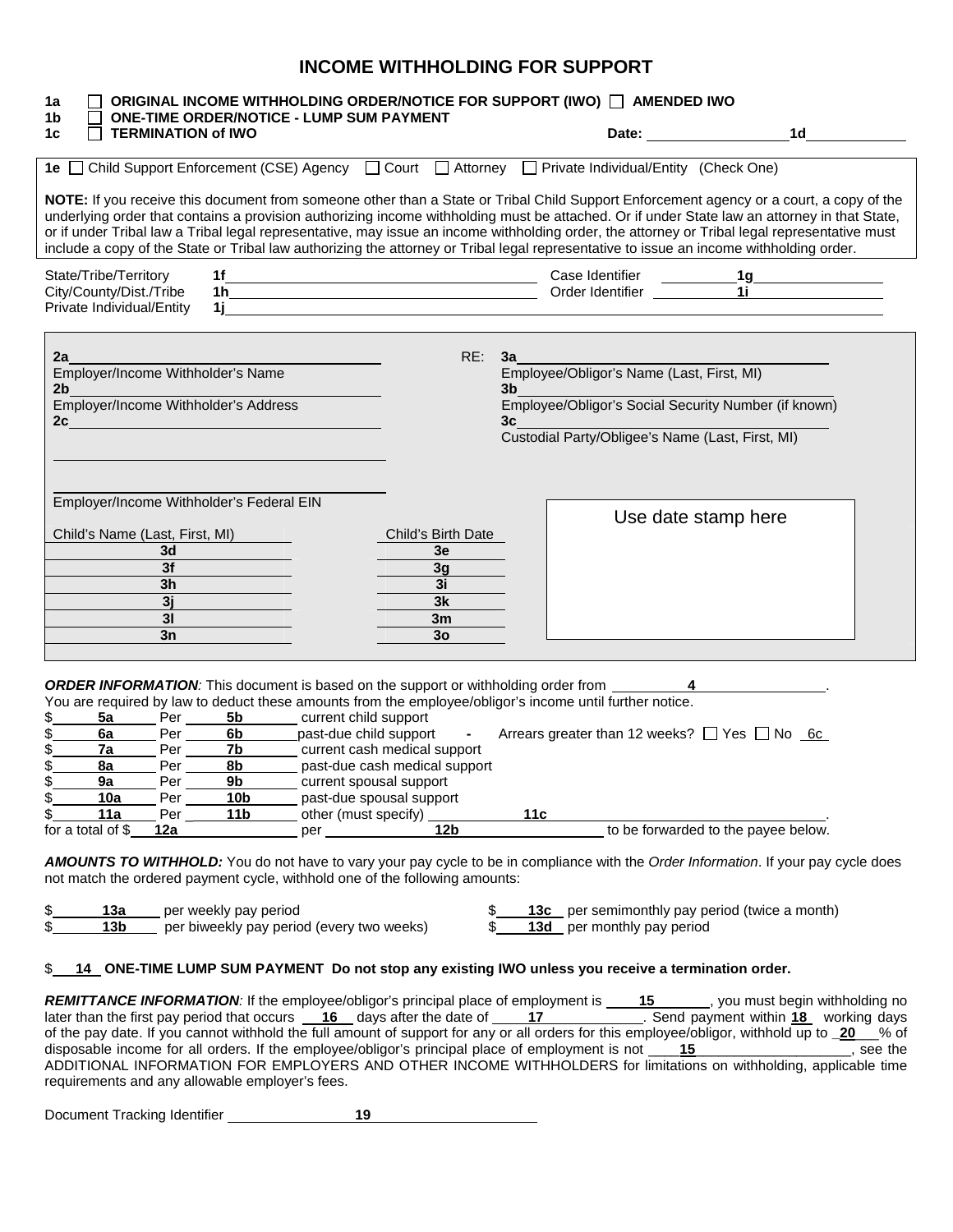For EFT/EDI instructions, contact the EFT/EDI office at the website listed below. **If paying by check, make check payable to:** 

| 21                         |  |                                                 | . Include this Remittance Identifier with |  |  |  |  |
|----------------------------|--|-------------------------------------------------|-------------------------------------------|--|--|--|--|
| <b>Payment:</b><br>-22     |  | Send check to:                                  | 23                                        |  |  |  |  |
|                            |  | FIPS code (If necessary): 24                    |                                           |  |  |  |  |
|                            |  | Signature (if required by State or Tribal law): | 25                                        |  |  |  |  |
| Print Name:                |  |                                                 | 26                                        |  |  |  |  |
| Title of Issuing Official: |  |                                                 |                                           |  |  |  |  |

**28** If checked, you are required to provide a copy of this form to the employee/obligor. If the employee/obligor works in a State or for a Tribe that is different from the State or Tribe that issued this order, a copy must be provided to the employee/obligor even if the box is not checked.

### **ADDITIONAL INFORMATION FOR EMPLOYERS AND OTHER INCOME WITHHOLDERS**

State-specific information may be viewed on the OCSE Employer Services website located at: http://www.acf.hhs.gov/programs/cse/newhire/employer/contacts/contacts.htm

**Priority:** Withholding for support has priority over any other legal process under State law (or Tribal law if applicable) against the same income. If a Federal tax levy is in effect, please notify the contact person listed below.

**Combining Payments:** You may combine withheld amounts from more than one employee/obligor's income in a single payment to each agency/party requesting withholding. You must, however, separately identify the portion of the single payment that is attributable to each employee/obligor.

**Reporting the Pay Date:** You must report the pay date when sending the payment. The pay date is the date on which the amount was withheld from the employee/obligor's wages. You must comply with the law of the State (or Tribal law if applicable) of the employee/obligor's principal place of employment with respect to the time periods within which you must implement the withholding and forward the support payments.

**Employee/Obligor with Multiple Support Withholdings:** If there is more than one Order/Notice against this employee/obligor and you are unable to fully honor all support Orders/Notices due to federal, State, or Tribal withholding limits, you must follow the State or Tribal law/procedure of the employee/obligor's principal place of employment. You must honor all Orders/Notices to the greatest extent possible, giving priority to current support before payment of any past-due support.

**Lump Sum Payments:** You may be required to report and withhold from lump sum payments such as bonuses, commissions, or severance pay. Contact the agency or person listed below to determine if you are required to withhold or if you have any questions about lump sum payments.

**Liability:** If you have any doubts about the validity of the Order/Notice, contact the agency or person listed below. If you fail to withhold income as the Order/Notice directs, you are liable for both the accumulated amount you should have withheld from the employee/obligor's income and any other penalties set by State or Tribal law/procedure. The payor is liable for any amount up to the accumulated amount that should have been withheld and paid, and may be fined up to two hundred dollars (\$200.00) for each failure to make the required deductions if the payor: a.) fails to withhold or pay the support in accordance with the provisions of the income assignment notice, or b.) fails to notify the person or agency designated to receive payments as required. 12 O.S. 1171.3 (B) (9) and 56 O.S. 240.2 (D) (10).

**29** 

**Anti-discrimination:** You are subject to a fine determined under State or Tribal law for discharging an employee/obligor from employment, refusing to employ, or taking disciplinary action against an employee/obligor because of a child support withholding.

**30** 

**Withholding Limits:** You may not withhold more than the lesser of: 1) the amounts allowed by the Federal Consumer Credit Protection Act (CCPA) (15 U.S.C. 1673(b)); or 2) the amounts allowed by the State or Tribe of the employee/obligor's principal place of employment. Disposable income is the net income left after making mandatory deductions such as: State, Federal, local taxes, Social Security taxes, statutory pension contributions and Medicare taxes. The Federal limit is 50% of the disposable income if the obligor is supporting another family and 60% of the disposable income if the obligor is not supporting another family. However, that 50% limit is increased to 55% and that 60% limit is increased to 65% if the arrears are greater than 12 weeks. If permitted by the State, you may deduct a fee for administrative costs. The support amount and the fee may not exceed the limit indicated in this section.

OMB Expiration Date - 10/31/2010. The OMB Expiration Date has no bearing on the termination date or validity of the income withholding order; it identifies the version of the form currently in use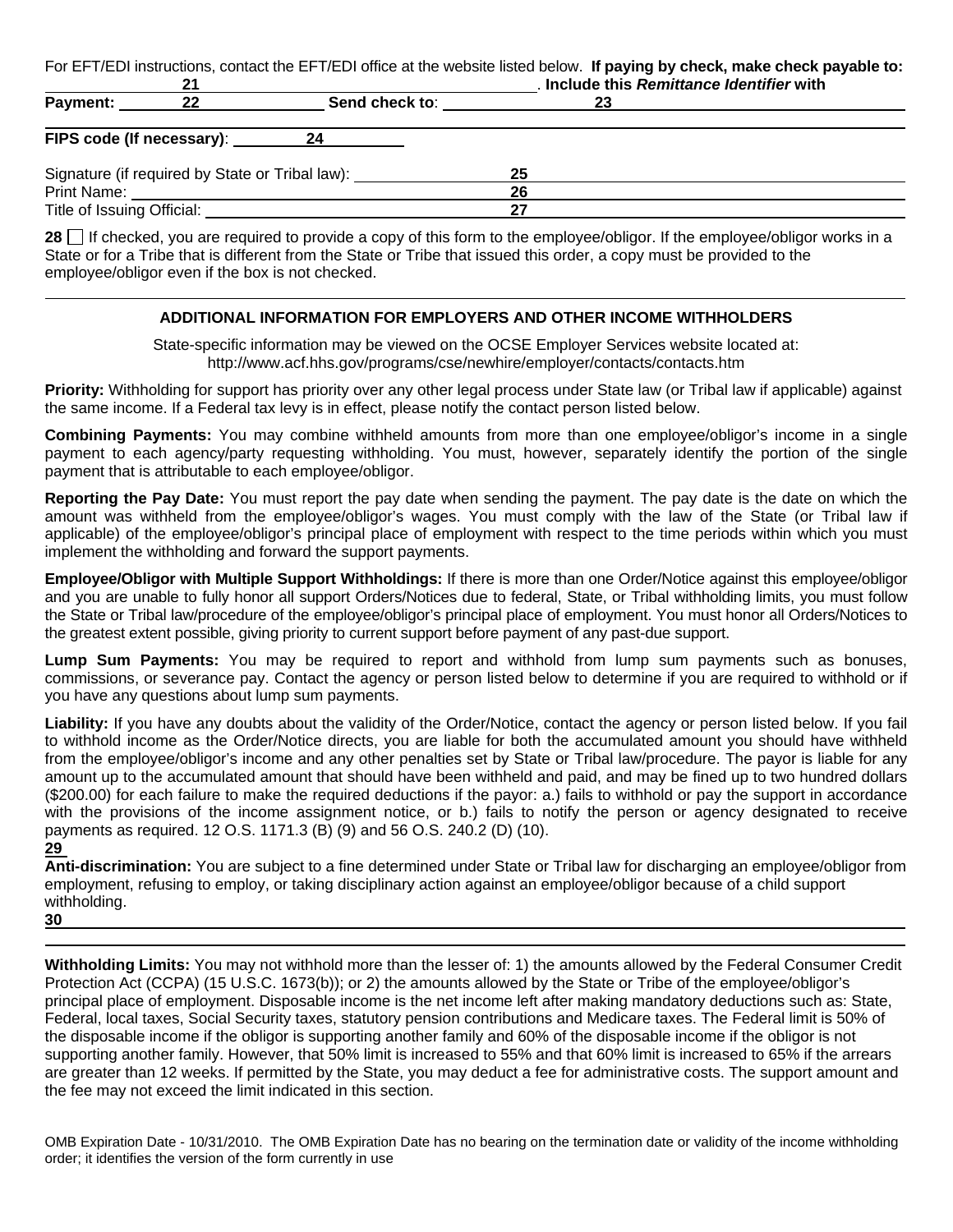| Employee/Obligor's Name: | Jd | Case Identifier: |  |
|--------------------------|----|------------------|--|
| Order Identifier:        |    | Emplover's Name: |  |

**Arrears greater than 12 weeks?** If the *Order Information* does not indicate whether the arrears are greater than 12 weeks, then the employer should calculate the CCPA limit using the lower percentage.

For Tribal orders, you may not withhold more than the amounts allowed under the law of the issuing Tribe. For Tribal employers who receive a State order, you may not withhold more than the lesser of the limit set by the law of the jurisdiction in which the employer is located or the maximum amount permitted under section 303(d) of the CCPA (15 U.S.C. 1673 (b)).

Depending upon applicable State law, you may need to take into consideration the amounts paid for health care premiums in determining disposable income and applying appropriate withholding limits.

### **Additional Information: 31**

**NOTIFICATION OF TERMINATION OF EMPLOYMENT:** You must promptly notify the Child Support Enforcement agency and/or the person listed below by returning this form to the correspondence address if:

 $\Box$  This person has never worked for this employer.

 $\Box$  This person no longer works for this employer.

Please provide the following information for the terminated employee:

Termination date: Last known phone number: Last known phone number: Last Management of the United States of the U

Last known home address and the control of the control of the control of the control of the control of the control of the control of the control of the control of the control of the control of the control of the control of

Date final payment made to the State Disbursement Unit or Tribal CSE agency: \_\_\_\_

Final payment amount: New employer's name:

New employer's address:

#### **CONTACT INFORMATION**

| To employer: If the employer/income withholder has any questions, contact | 32 |           |    |                         |
|---------------------------------------------------------------------------|----|-----------|----|-------------------------|
| by phone at 33                                                            |    | by fax at | 34 | by email or website at: |
|                                                                           | 35 |           |    |                         |
| Send termination notice and other correspondence to:                      |    |           |    |                         |
|                                                                           | 36 |           |    |                         |
| To employee/obligor: If the employee/obligor has questions, contact       |    |           | 37 |                         |
| by phone at 38                                                            |    | by fax    | 39 | by email or website at: |
|                                                                           | 40 |           |    |                         |

Important: The person completing this form is advised that the information may be shared with the employee/obligor.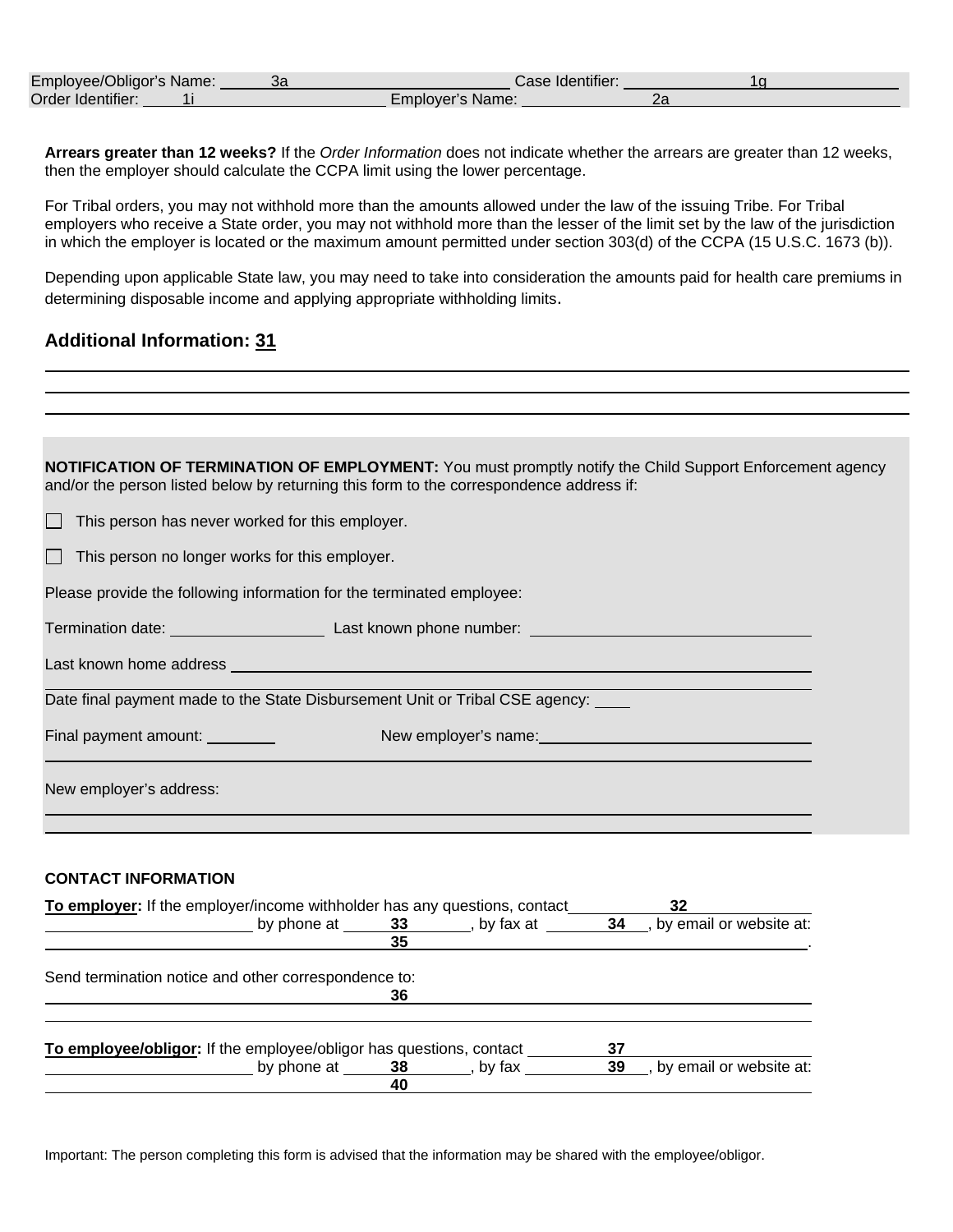## **INCOME WITHHOLDING FOR SUPPORT - Instructions**

The Income Withholding for Support (IWO) is a standardized form used for income withholding in Tribal, intrastate, interstate, and non-governmental cases. When completing the form, include the following information:

### **Please note:**

- For the purpose of these instructions, "State" is defined as a State or Territory.
- A blank box has been placed in the shaded box on the front page midway down under the Custodial Party (3c) field for court stamps, bar codes or other information.
- 1a. Income Withholding Order/Notice for Support (IWO) or Amended IWO. Check a box to indicate whether this is an original IWO or an amended IWO. If field 1a is checked, 1b should be left blank.
- 1b. One-Time Order/Notice Lump Sum Payment. Check the box when the IWO is used to attach a one-time, lump sum payment. When this box is checked, enter the amount in field 14, One-Time Lump Sum Payment, in the *Order Information* section. When attaching a lump sum payment, leave fields 5a through 13d blank. If field 1b is checked, 1a should be left blank. This is a one-time collection of a lump sum payment. If there are additional lump sum payments to be attached, additional IWOs should be used to collect each lump sum payment.
- 1c. Termination of the IWO. Check the box when the income withholding has terminated. Complete all applicable identifying information to aid the employer in terminating the correct IWO.
- 1d. Date this form is completed and/or signed.
- 1e. State or Tribal Child Support Enforcement Agency, Court, Attorney, Private Individual/Entity (Check one). Check the appropriate box to indicate which entity is sending the IWO. **Note**: If the employer/income withholder receives this document from someone other than a State or Tribal CSE agency or a court, a copy of the underlying order that contains a provision authorizing income withholding must be attached. Or if under State law an attorney in that State, or if under Tribal law a Tribal legal representative, may issue an income withholding order, the attorney or Tribal legal representative must include a copy of the State or Tribal law authorizing the attorney or Tribal legal representative to issue an IWO.
- 1f. Name of State or Tribe sending this form. This must be a governmental entity of the State or a Tribal organization authorized by a Tribal government to operate a CSE program. If you are a Tribe submitting this form on behalf of another Tribe, complete line 1h.
- 1g. Case Identifier. This is a unique identifier assigned to a case. In a State CSE case this is the identifier that is reported to the Federal Case Registry (FCR). For Tribes this would be either the FCR Identifier or other applicable identifier.
- 1h. Name of the city, county or district sending this form. This must be a governmental entity of the State. Name of the Tribe authorized by a Tribal government to operate a CSE program for which this form is being sent. (Leave blank if a Tribe is not submitting this form on behalf of another Tribe).
- 1i. Order Identifier. This is a specific identifier designated by the issuing entity to identify the order. It could be a court number, docket number, or other issuer's identifier. This is an optional field.
- 1j. Name of the private individual/entity or Non IV-D Tribal CSE organization.

## **Fields 2 and 3 refer to the employee/obligor's employer, and case identification.**

- 2a. Employer/income withholder's name.
- 2b. Employer/income withholder's mailing address, city, and state. (This may differ from the employee/obligor's work site).
- 2c. Employer/income withholder's nine-digit Federal Employer Identification Number (if available).
- 3a. Employee/obligor's last name, first name, and middle initial.
- 3b. Employee/obligor's Social Security Number (if known).
- 3c. Custodial party/obligee's last name, first name, and middle initial.

INCOME WITHHOLDING FOR SUPPORT – Instructions Page 1 of 5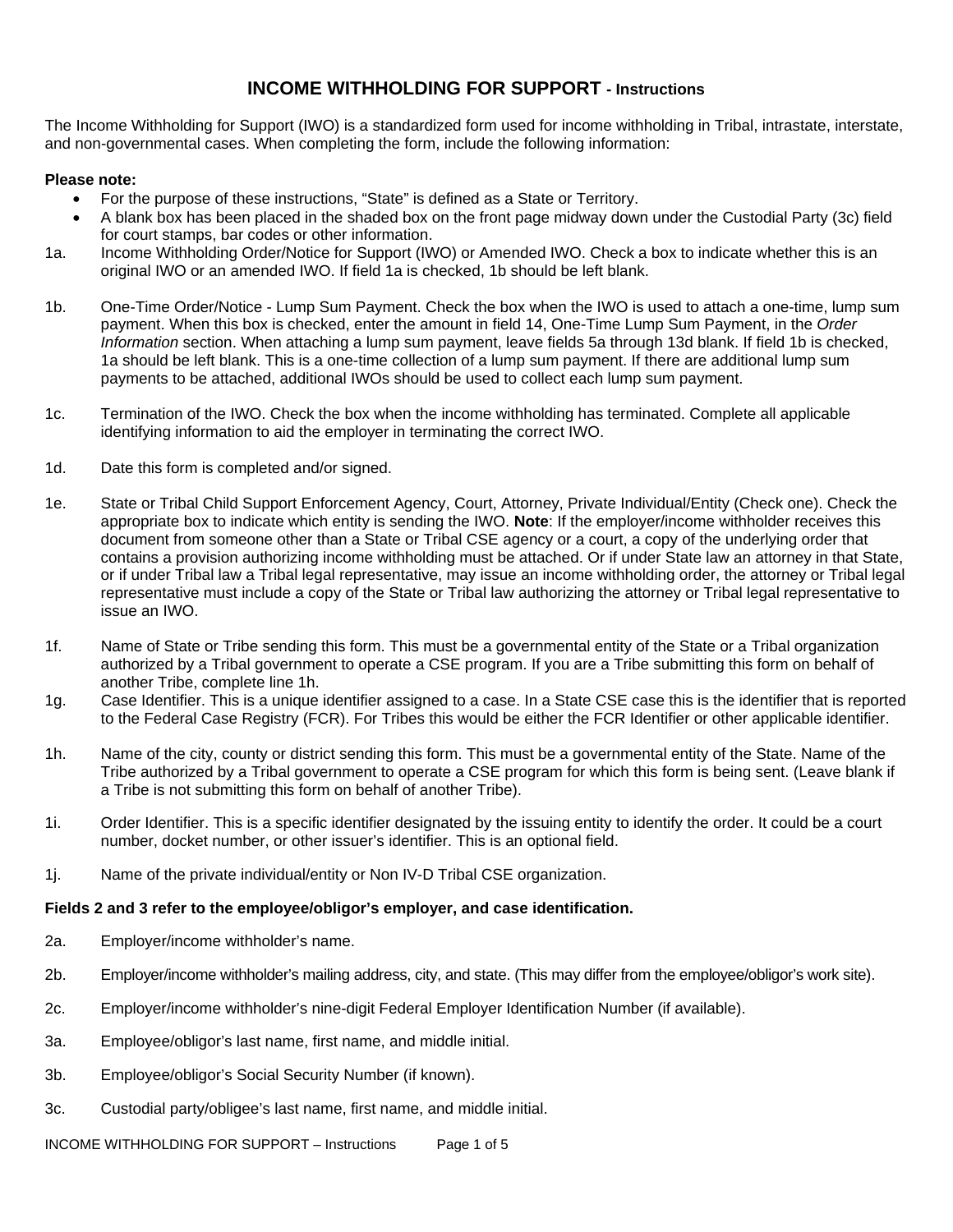- 3 d, f, h, j, l, and n. Child's last name, first name, and middle initial. (Note: If there are more than six children for this IWO, list additional children's names and birth dates in field 31 (Additional Information).
- 3 e, g, i, k, m, and o. Child's birth date.

#### *ORDER INFORMATION* - **Fields 4 through 13 refer to the dollar amount to withhold for a specific kind of support (taken directly from the support order) per specific time period.**

- 4. Name of the State or Tribe that issued the order.
- 5a-b. Current child support dollar amount to be withheld for payment per time period that corresponds to that amount (such as per week, month, etc.).
- 6a-b. Past-due child support dollar amount to be withheld for payment per time period that corresponds to that amount.
- 6c. Check the appropriate box if arrears are greater than 12 weeks. (Yes/No)
- 7a-b. Current cash medical support dollar amount to be withheld for payment per time period that corresponds to that amount.
- 8a-b. Past-due cash medical support dollar amount to be withheld for payment per time period that corresponds to that amount.
- 9a-b. Current spousal support (alimony) dollar amount to be withheld for payment per time period that corresponds to that amount.
- 10a-b. Past-due spousal support (alimony) dollar amount to be withheld for payment per time period that corresponds to that amount.
- 11a-c. Miscellaneous obligations dollar amount to be withheld for payment per period that corresponds to that amount. Specify the obligation in field 11c.
- 12a. Total amount of deductions in fields 5a, 6a, 7a, 8a, 9a, 10a, and 11a.
- 12b. Time period that corresponds to the amount in 12a.

### *AMOUNTS TO WITHHOLD* - **Fields 13a through 13d refer to the dollar amount to be withheld for this IWO for a specific pay cycle.**

- 13a. Total amount an employer should withhold if the employee/obligor is paid weekly.
- 13b. Total amount an employer should withhold if the employee/obligor is paid every two weeks.
- 13c. Total amount an employer should withhold if the employee/obligor is paid twice a month.
- 13d. Total amount an employer should withhold if the employee/obligor is paid once a month.
- 14. Amount to be withheld when the IWO is used to attach a one-time lump sum payment. This field should be used in conjunction with field 1b. When attaching a lump sum payment, leave fields 5a-13d blank.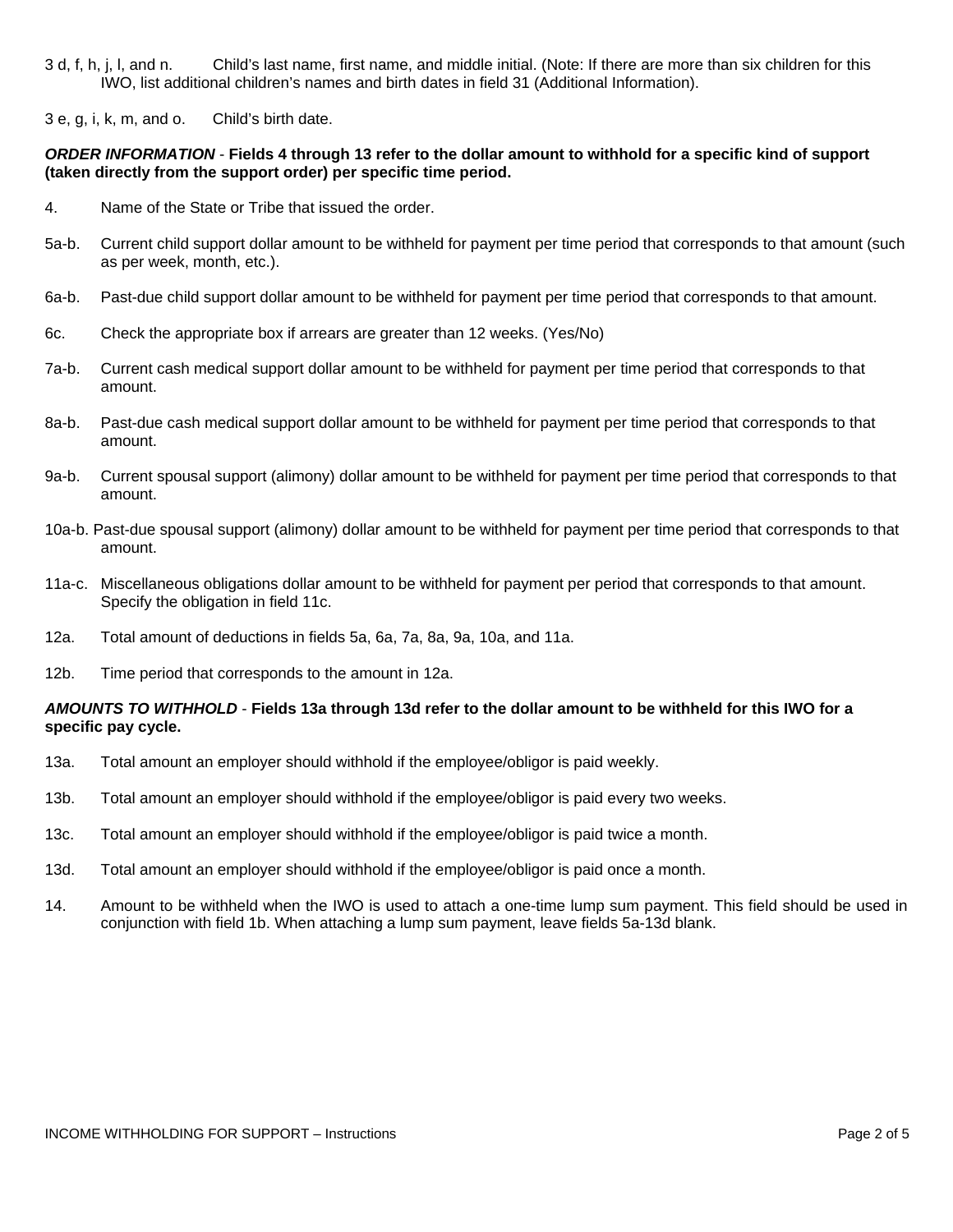#### *REMITTANCE INFORMATION*

- 15. Name of the State or Tribe sending this document.
- 16. Number of days after the effective date noted in which withholding must begin according to the State or Tribal laws/procedures for the employee/obligor's principal place of employment.
- 17. The effective date of the income withholding order.
- 18. Number of working days within which an employer/income withholder must remit amounts withheld pursuant to the State or Tribal laws/procedures of the principal place of employment.
- 19. Document Tracking Identifier. Unique identifier assigned by the entity for this specific document. This is an optional field used to identify the document.
- 20. The percentage of disposable income that may be withheld from the employee/obligor's paycheck. For State orders, the employer/income withholder may not withhold more than the lesser of: 1) the amounts allowed by the Federal Consumer Credit Protection Act (15 U.S.C. § 1673(b)); or 2) the amounts allowed by the State of the employee/obligor's principal place of employment.

For Tribal orders, the employer/income withholder may not withhold more than the amounts allowed under the law of the issuing Tribe. For Tribal employers who receive a State order, the employer/income withholder may not withhold more than the limit set by the law of the jurisdiction in which the employer is located or the maximum amount permitted under section 303(d) of the Federal Consumer Credit Protection Act (15 U.S.C. §1673 (b)).

- 21. Payee name. Name of State Disbursement Unit (SDU), individual, tribunal/court, or Tribal CSE agency specified in the underlying support order to which payments are required to be sent. This form must include the payment location specified by the entity authorized under State or Tribal law to issue an income withholding order. Federal law requires payments made by income withholding to be sent to the SDU except for payments for cases in which the initial child support order was entered before January 1, 1994 or payments in Tribal CSE cases.
- 22. Remittance Identifier. This field is required. The employer must use this identifier when remitting payments so the State or Tribe can identify and apply the payment correctly. This identifier may be the case identifier, order identifier, or other identifier designated by the State or Tribe.
- 23. Address of the SDU, individual, tribunal/court, or Tribal CSE agency to which payments are required to be sent. (Federal law requires payments made by income withholding to be sent to the SDU except for payments for cases in which the initial child support order was entered before January 1, 1994 or payments in Tribal CSE cases).
- 24. Include the Federal Information Processing Standards (FIPS) code if necessary.
- 25. Signature (if required by State or Tribal law) of the official authorizing this IWO.
- 26. Name of the official authorizing this IWO.
- 27. Title of the official authorizing this IWO.
- 28. Check this box if the State or Tribal law requires the employer to provide a copy of the IWO to the employee/obligor.

## **ADDITIONAL INFORMATION FOR EMPLOYERS AND OTHER INCOME WITHHOLDERS**

### **The following fields refer to Federal, State, or Tribal laws that apply to issuing an IWO to an employer/income withholder. Any Federal, State- or Tribal-specific information may be included in the spaces provided.**

- 29. Liability: Additional information on the penalty and/or citation for an employer who fails to comply with the IWO. The State or Tribal law/procedures of the employee/obligor's principal place of employment govern the penalty.
- 30**.** Anti-discrimination: Additional information on the penalty and/or citation to an employer who discharges, refuses to employ, or disciplines an employee/obligor as a result of the IWO. The State or Tribal law/procedures of the employee/obligor's principal place of employment govern the penalty.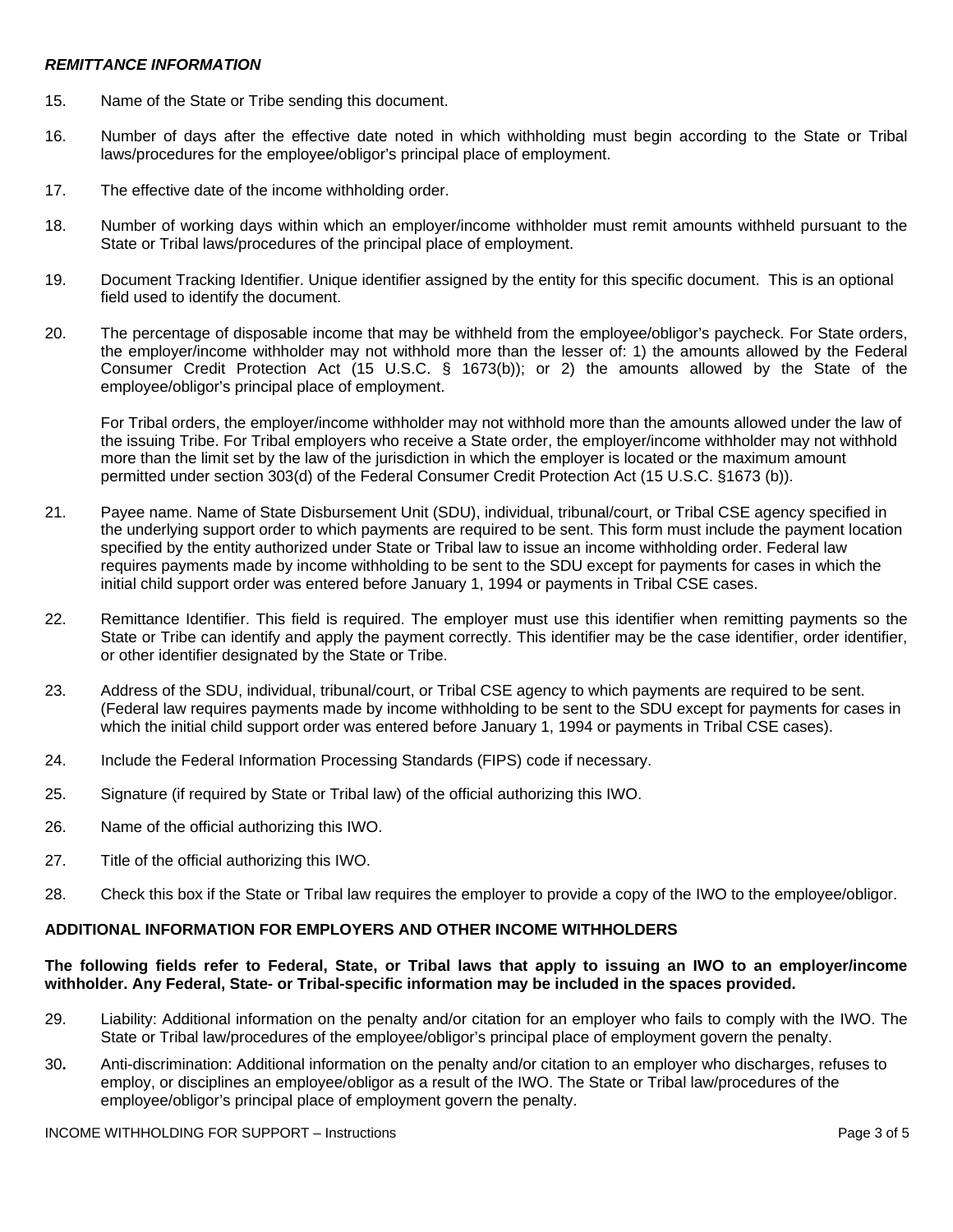31. Additional Information: Any additional information, e.g., fees the employer may charge for income withholding or children's names and DOBs on this IWO if there are more that six children.

### **NOTIFICATION OF TERMINATION OF EMPLOYMENT SECTION**

Header Information should be printed on the last page of the IWO for identification purposes when the employer returns the Notification of Termination of Employment Section. These fields include: 3a- Employee/obligor's Name, 1g – Case Identifier, 2a – Employer's Name, and 1i – Order Identifier, if provided.

The employer must complete this section when the employee/obligor's employment is terminated or if the obligor has Never worked for the employer.

Please provide the following contact information to the employer:

- 32. Name of the contact person for the employer to call for information regarding the IWO.
- 33. Phone number of the contact person.
- 34. Fax number of the contact person.
- 35. Email or website address of the contact person/agency.
- 36. Correspondence address. This is the address to which the employer should return the termination notice. It is also the address that the employer should use to correspond with the issuing entity.

#### **Please provide the following contact information to the employee/obligor:**

- 37. Name of the contact person for the employee**/**obligor to call for information.
- 38. Phone number of the contact person.
- 39. Fax number of the contact person.
- 40. Email or website address of the contact person/agency.

#### **If the employer is a Federal government agency, the following instructions apply:**

- The IWO should be sent to the address listed on the document, *Federal Agencies- Addresses for Income Withholding Purposes,* on the Office of Child Support Enforcement (OCSE) website at <http://www.acf.hhs.gov/programs/cse/newhire/ndnh/ndnh.htm>.
- Sufficient information must be provided for the employee/obligor to be identified. It is recommended that the following information be provided if known and if applicable:

(1) full name of the employee/obligor; (2) date of birth; (3) employment number, Department of Veterans Affairs claim number, or Federal retirement claim number; (4) component of the government entity for which the employee/obligor works, and the official duty station or worksite; and (5) status of the employee, e.g., employee, former employee, or retired employee.

• The Federal government agency may withhold from a variety of incomes and forms of payment, including voluntary separation incentive payments (buy-out payments), incentive pay, and cash awards. For a more complete list, see 5 Code of Federal Regulations (CFR) 581.103.